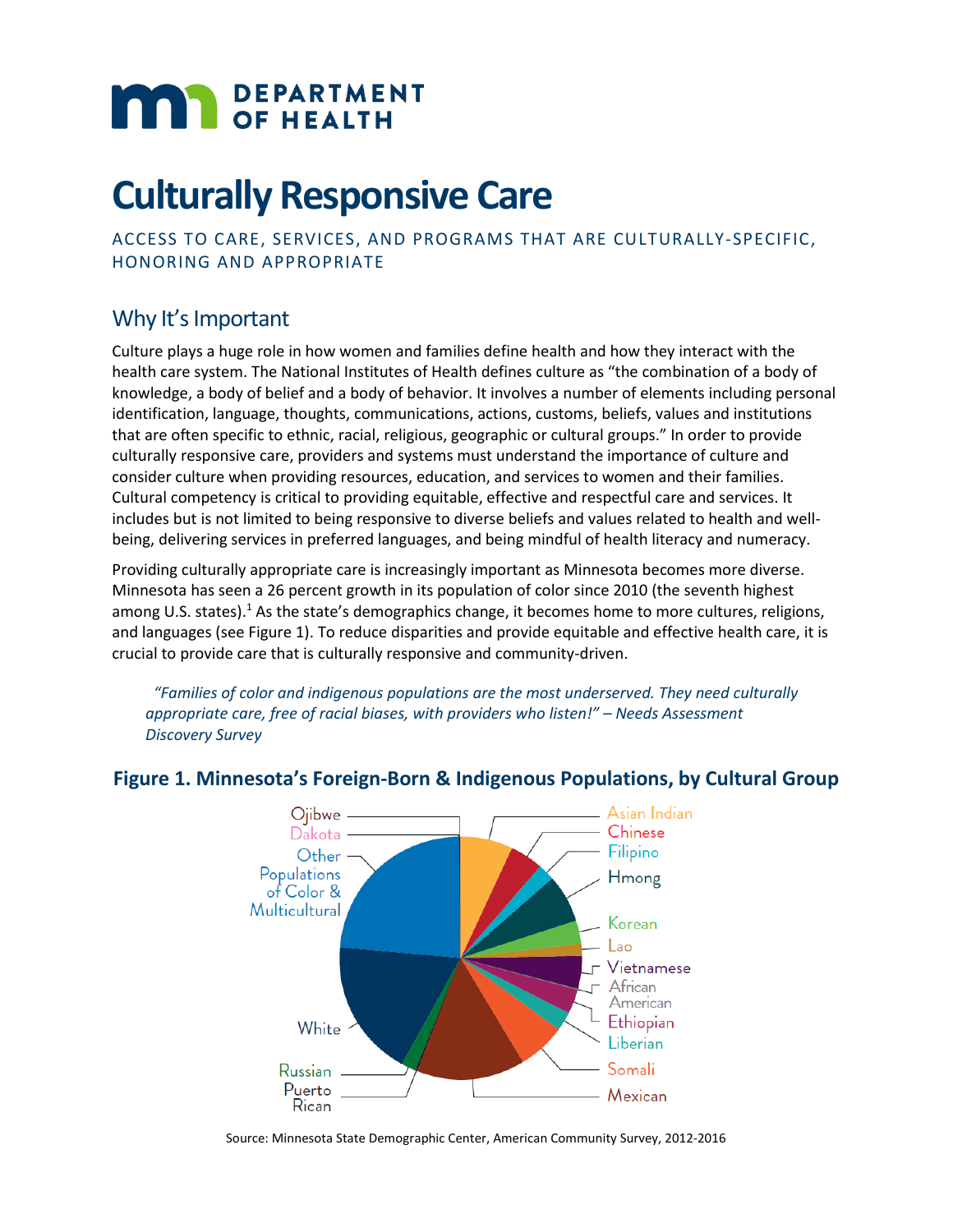# Focus on Health Equity

#### **American Indian Maternal & Child Health**

There are 11 tribes in Minnesota: seven Anishinaabe (Chippewa and Ojibwe) tribes and four Dakota (Sioux) tribes. Members of these tribes and their ancestors have lived in Minnesota for thousands of years, long before Minnesota was established as a state. The Anishinaabe and Dakota reservations were established in the 19<sup>th</sup> century via treaties. American Indians represent nearly 2 percent of the total population of Minnesota and most American Indians live on federal-designated reservation lands in greater Minnesota. In 2016 there were 25,764 American Indian children and youth age 17 and younger. Of the American Indian children and youth under the age of 19 in Minnesota, 64 percent (18,098) live in Greater Minnesota.2

American Indian women, children and families experience worse health outcomes than other populations in Minnesota. These inequities are caused by historical trauma, systems of oppression, and current racism and structural violence that act as barriers to opportunity and thriving. The American Indian child poverty rate in 2016 was 36 percent compared to 14 percent of all Minnesota children living in poverty.<sup>3</sup> 51.4 percent of American Indian children are growing up in single mother families.<sup>4</sup> Only 50 percent of American Indian youth will graduate from high school.5

Providing culturally responsive care to American Indian patients may require the inclusion of traditional healing practices and complementary interventions. Examples of these cultural activities include: smudging/purification, talking circles, and songs and drumming.<sup>6</sup>

#### **Non-English Speakers**

Over 11 percent of people living in Minnesota speak a language other than English at home, and in 2016 there were more than 100,000 people in the state who spoke English less than "very well". <sup>6</sup> Schools and systems are not always equipped to serve children and families who speak a language other than English. Adults with limited English skills have a harder time gaining and maintaining employment.<sup>7</sup> Language impacts health literacy, which is the degree to which people can understand and process basic health information. Our health care systems are not easily navigable for people with limited health literacy (e.g. complex forms, needing to identify providers and services).

Providing culturally responsive care to non-English speakers may include (but is not limited to) the use of interpreters, using plain language, and communicating in a way that is both linguistically and culturally appropriate.

#### **U.S. Born African American/Black**

In Minnesota, 41 percent of babies born to mothers who identify as African American/black are U.S. born versus 59 percent foreign-born. This is important because when we look at data in aggregate for African American/blacks, we mask disparities impacting U.S. born blacks. This is in some part due to a healthy immigrant effect – a well-known phenomenon where immigrants are on average healthier than those who were born in the United States. The disparities are also attributable to structural racism and historical trauma that have negatively impacted outcomes across generations. We see these disparities between U.S. and foreign-born black populations in Minnesota across education and health outcomes, such as: Minnesota Comprehensive Assessment (MCA) test scores, high school graduation rates, infant mortality, and birth outcomes. For example, the infant mortality rate for babies born to U.S. born African American/black mothers is nearly two times higher than the rate for babies born to foreign-born black mothers (12.4 vs 6.7 per 1,000 live births respectively).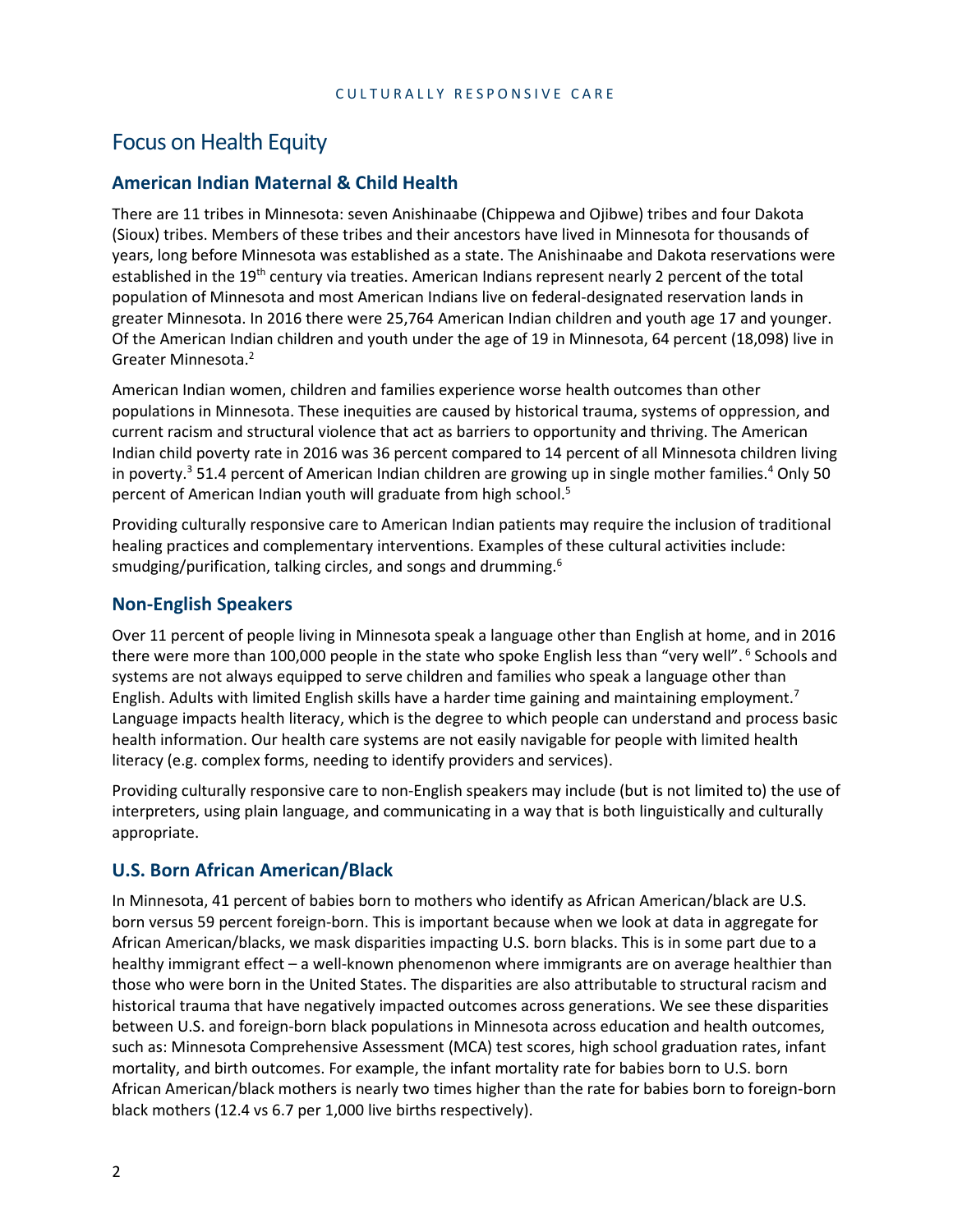Providing culturally responsive care to U.S. born black women and children living in Minnesota includes (but is not limited to) acknowledging the historical trauma that has affected black communities in Minnesota and the current oppression and racism that restricts access to resources, education and health care.

#### **Immigrant & Refugee Health**

Minnesota is home to large immigrant and refugee populations. In 2017, the largest groups of foreignborn people living in Minnesota were born in Mexico (66,605), Somalia (27,373), India (28,403), Laos (25,436) and Vietnam (18,330) (these estimates do not include the U.S.-born children of these immigrants).

Refugee health is especially important in Minnesota, as we are home to more refugees per capita than any other state in the U.S.<sup>8</sup> Refugees are individuals who leave their countries due to persecution and threat of harm. Refugee women, children and families navigate new homes and health care systems as well as working through the trauma associated with their need to seek refuge. There are more than 30,000 documented torture survivors living in Minnesota alone; women, men, and children who endured devastating trauma and are now rebuilding their lives in a new community.<sup>9</sup>

Providing culturally responsive care to immigrants and refugees may include (but is not limited to) trauma-competent approaches and practices, as well as the use of interpreters when needed.

# Additional Data Considerations

There are significant data limitations when talking about culturally responsive care, including:

- Many non-English speakers are excluded from research due to insufficient support and funding. As such, many of our evidence-based services and programs may not be appropriate for non-English speakers or other communities not included in initial studies.
- Data collection methods can mask trends and outcomes. Being able to break down data by race and ethnicity helps us understand the needs of different communities; however we often group together many cultures into broad categories, for example "Asian" and "African American".

#### **Discovery Survey Results**

In the summer of 2018, Minnesota's Title V Maternal and Child Health Needs Assessment distributed a Discovery Survey asking people living in Minnesota, "What are the biggest unmet needs of women, children, and families in your community?" More than 2,700 people responded. Culturally Responsive Care was in the top 15 mentioned needs overall and in the top 10 for Hispanic and Asian/Pacific Islanders respondents.

# Important Note on Equity and Intersectionality

The Minnesota Department of Health's Title V Needs Assessment team acknowledges that structural (social, economic, political and environmental) inequities can result in poor health outcomes across generations. They have a greater influence on health outcomes than individual choices or a person's ability to access health care, and not all communities are impacted in the same way.

#### **All people living in Minnesota benefit when we reduce health disparities.**

We also acknowledge that the topic addressed in this data story does not exist in isolation– which is important to remember as we do needs assessments and as we start thinking about how we approach